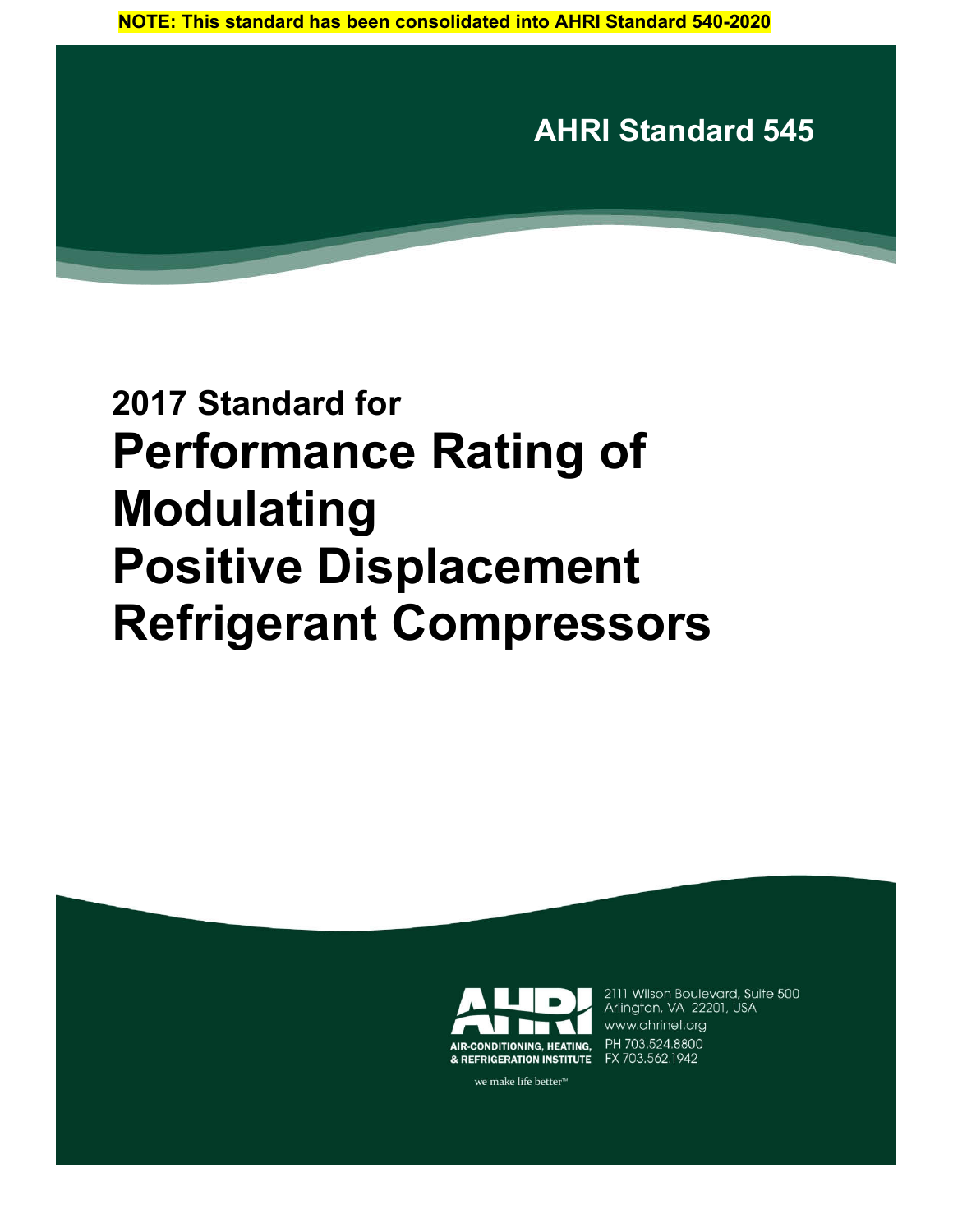#### **IMPORTANT**

### *SAFETY RECOMMENDATIONS*

AHRI does not set safety standards and does not certify or guarantee the safety of any products, components or systems designed, tested, rated, installed or operated in accordance with this standard/guideline. It is strongly recommended that products be designed, constructed, assembled, installed and operated in accordance with nationally recognized safety standards and code requirements appropriate for products covered by this standard/guideline.

AHRI uses its best efforts to develop standards/guidelines employing state-of-the-art and accepted industry practices. AHRI does not certify or guarantee that any tests conducted under its standards/guidelines will be nonhazardous or free from risk.

Notes:

This is a new standard.

As stated in the scope, compressors falling in the scope of other standards such as ammonia compressors (AHRI Standard 510) and carbon dioxide compressors (AHRI Standard 570) are not included in this scope even though these compressors often have modulating capabilities. It is the intent that the future standards will be harmonized and thus it will be possible to rate ammonia and carbon dioxide Modulating Compressors.

It is the responsibility of the user to select its preferred units of measure.

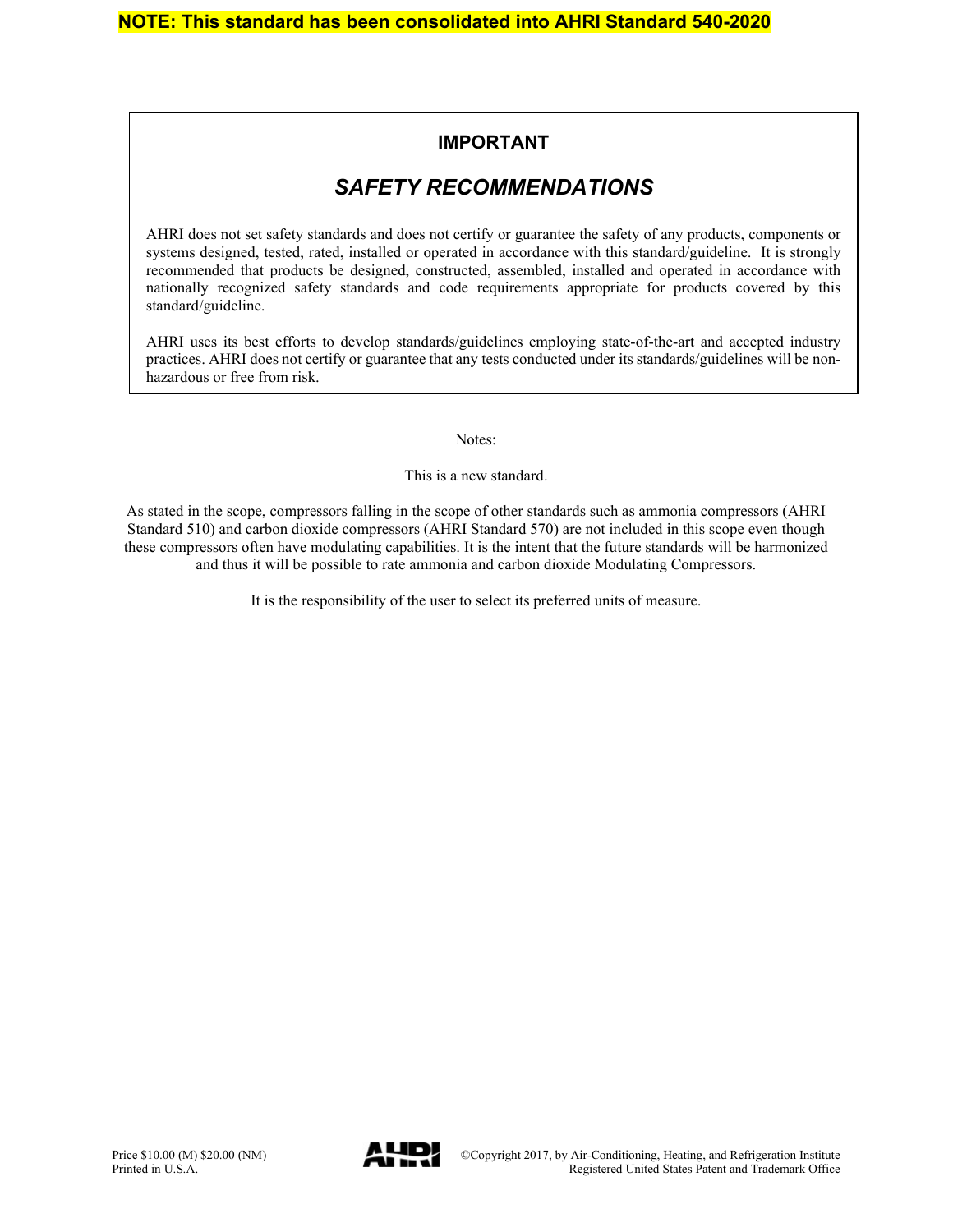#### **TABLE OF CONTENTS**

| <b>SECTION</b> |                                                                                           | <b>PAGE</b> |
|----------------|-------------------------------------------------------------------------------------------|-------------|
| Section 1.     |                                                                                           |             |
| Section 2.     |                                                                                           |             |
| Section 3.     |                                                                                           |             |
| Section 4.     |                                                                                           |             |
| Section 5.     |                                                                                           |             |
| Section 6.     |                                                                                           |             |
| Section 7.     |                                                                                           |             |
| Section 8.     |                                                                                           |             |
| Section 9.     |                                                                                           |             |
|                | <b>TABLES</b>                                                                             |             |
| Table 1.       |                                                                                           |             |
|                |                                                                                           |             |
|                | <b>FIGURES</b>                                                                            |             |
| Figure 1.      | Measurements of Pulse Width Modulation of Two (2) Discrete Unloading Steps  4             |             |
| Figure 2.      |                                                                                           |             |
|                | <b>APPENDICES</b>                                                                         |             |
| Appendix A.    |                                                                                           |             |
| Appendix B.    |                                                                                           |             |
| Appendix C.    | Verification of Published Ratings for Batches of Compressors - Informative                |             |
|                | <b>TABLES FOR APPENDICES</b>                                                              |             |
| Table C1.      | Rating Uncertainty Limits for the Verification of Published Ratings of Batches of         |             |
| Table C2.      | Total Standard Deviations Associated with the Rating Uncertainty Limits for the           |             |
| Table C3.      | Acceptance Criteria for the Verification of Published Ratings Using a Sample Size of 1  9 |             |
| Table C4.      | Acceptance Criteria for the Verification of Published Ratings Using a Sample Size of 3  9 |             |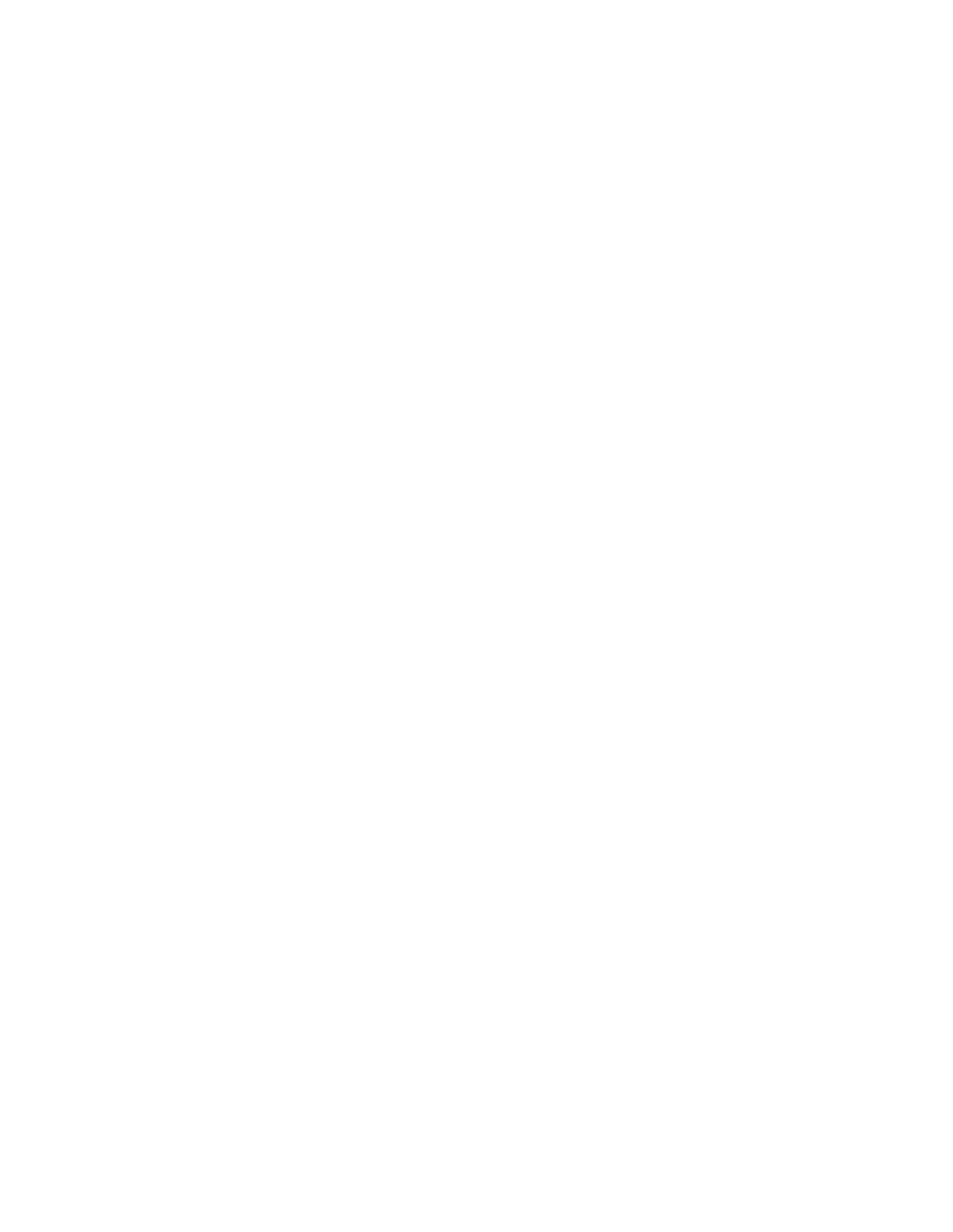### **PERFORMANCE RATING OF MODULATING POSITIVE DISPLACEMENT REFRIGERANT COMPRESSORS**

#### **Section 1. Purpose**

**1.1** Purpose. The purpose of this standard is to establish, for Modulating Positive Displacement Refrigerant Compressors (Modulating Compressors): definitions, test requirements, rating requirements, minimum data requirements for Published Ratings, operating requirements, marking and nameplate data, and conformance conditions.

**1.1.1** *Intent.* This standard is intended for the guidance of the industry, including manufacturers, engineers, installers, contractors and users. The standard defines the minimum amount of information, in a standard form to enable the evaluation and comparison of different Modulating Compressors for use in a particular application.

**1.1.2** *Review and Amendment*. This standard is subject to review and amendment as technology advances.

#### **Section 2. Scope**

**2.1** *Scope.* This standard applies to Modulating Compressors operating in subcritical applications including Discrete Modulating Compressors and Continuous Modulating Compressors. This standard also applies to the presentation of performance data for Modulating Compressors for air-cooled, evaporative-cooled or water-cooled air-conditioning, heat pump and refrigeration applications.

**2.2** *Exclusions*.

**2.2.1** This standard does not apply to compressors employing ammonia, as defined in ANSI/AHRI Standard 510.

**2.2.2** This standard does not apply to compressors employing carbon dioxide in subcritical and transcritical applications, as defined in ANSI/AHRI Standard 570 (I-P) and ANSI/AHRI Standard 571 (SI).

**2.2.3** This standard does not apply to fixed displacement refrigerant mass flow compressors as defined in CAN/ANSI/AHRI Standard 540.

**2.2.4** This standard does not apply to compressors intended for use in:

**2.2.4.1** Household refrigerators and freezers

- **2.2.4.2** Automotive air-conditioners
- **2.2.4.3** Dehumidifiers
- **2.2.4.4** Industrial products other than heating and cooling

**2.2.5** This standard does not apply to capacity modulation achieved using multiple compressors.

**2.2.6** This standard does not apply to compressors utilizing vapor injection for the purpose of subcooling to gain capacity.

**2.2.7** This standard does not apply to Modulating Compressor operation above the Maximum Step or below the Minimum Step.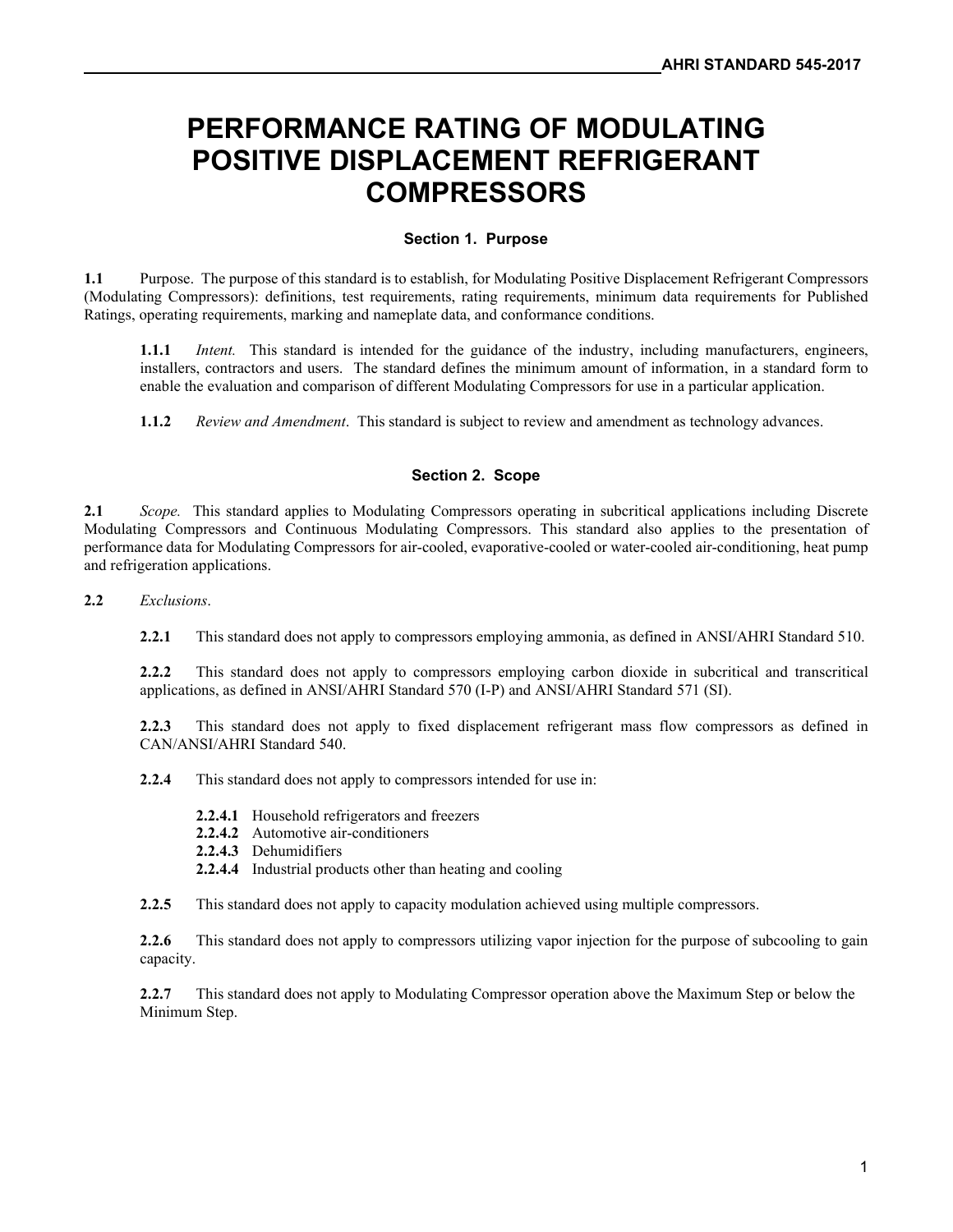#### **Section 3. Definitions**

All terms in this document will follow the standard industry definitions in the *ASHRAE Terminology* website (https://www.ashrae.org/resources--publications/free-resources/ashrae-terminology) unless otherwise defined in CAN/ANSI/AHRI Standard 540 or this section. Where the same term is defined in CAN/ANSI/AHRI Standard 540 and this section, the definition in this section shall be used.

**3.1** *Batch of Compressors*. A number of compressors intended to perform the same function, produced in quantity, manufactured to the same technical specifications and characterized by the same Published Rating.

**3.2** *Displacement Capacity*. Volumetric flow rate through the compressor expressed in ft<sup>3</sup>/min, m<sup>3</sup>/sec.

**3.3** *Modulating Positive Displacement Refrigerant Compressor (Modulating Compressor).* A compressor as defined in CAN/ANSI/AHRI Standard 540, including open type, hermetic, and semi-hermetic that have the ability to vary Displacement Capacity.

**3.3.1** *Continuous Modulating Compressor.* A compressor with more than four (4) Displacement Capacities or variable Displacement Capacities. This includes but is not limited to variable speed, continuously variable mechanical unloading, or pulse width modulation of discrete unloading Steps.

**3.3.2** *Discrete Modulating Compressor.* A compressor with two (2) to four (4) discrete Displacement Capacities.

**3.4** *Power Input.* The time rate of energy usage of the Modulating Compressor (compressor power) plus any accessories required to sustain operation of the compressor at the Rating Condition. If accessories are not included, it shall be explicitly stated.

**3.5** *Published Rating.* A statement of the assigned values of those performance characteristics, under stated operating conditions, by which a unit may be chosen to fit its application. These values apply to all units of like nominal size and type (identification) produced by the same manufacturer. For a Batch of Compressors, the Published Rating shall represent the expected average value for the Batch of Compressors.

Refer to Section 6 for minimum data requirements for published ratings.

**3.6** *Rating Condition*. Any set of operating conditions under which a single level of performance results and which cause only that level of performance to occur.

**3.7** *Refrigerating Capacity*. The capacity associated with the increase in total enthalpy between the refrigerant entering the evaporator and the superheated return gas entering the Modulating Compressor. Parasitic heat transfer effects shall not be included in the calculation of Refrigerating Capacity, Btu/h, W.

**3.7.1** *Maximum Capacity*. The rated Refrigerating Capacity of the Modulating Compressor operating at the Maximum Step for a manufacturer defined Rating Condition, expressed in Btu/h, W.

**3.7.2** *Minimum Capacity*. The rated Refrigerating Capacity of the Modulating Compressor operating at the Minimum Step for a manufacturer defined Rating Condition, expressed in Btu/h, W.

**3.7.3** *% Capacity.* A percentage of the Maximum Capacity based on specific operating conditions at a specific Step (Maximum Capacity is 100% capacity).

**3.8** *Step.* A level of modulation achieved by changing the Displacement Capacity not limited to the examples listed below:

**3.8.1** *Step Method*

- **3.8.1.1** Compressor operating frequency, Hz
- **3.8.1.2** Compressor speed, RPM

**3.8.1.3** Mechanical unloading setting (fixed or time weighted average) (%). Note: This "%" is a representation or name of the Step and not necessarily an actual % in capacity. **3.8.1.4** VFD frequency, Hz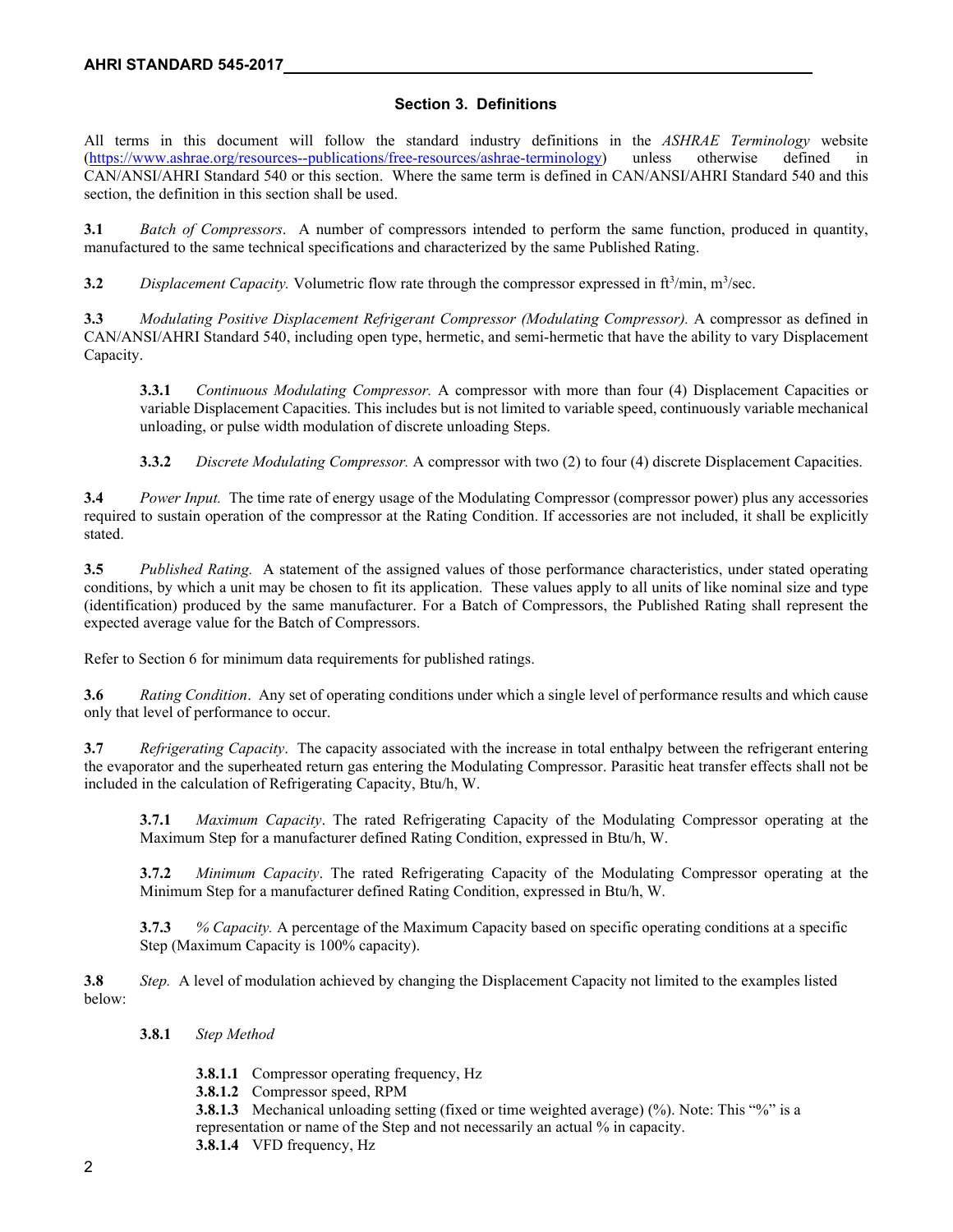**3.8.2** *Maximum Step*. The Step producing the highest Displacement Capacity of the Modulating Compressor for a manufacturer defined Rating Condition.

**3.8.3** *Minimum Step*. The Step producing the lowest Displacement Capacity of the Modulating Compressor for a manufacturer defined Rating Condition.

**3.9** *"Shall"* or *"Should," shall be interpreted as follows:*

**3.9.1** *Shall.* Where "shall" or "shall not" is used for a provision specified, that provision is mandatory if compliance with the standard is claimed.

**3.9.2** *Should.* "Should" is used to indicate provisions which are not mandatory, but which are desirable as good practice.

**3.10** *Variable Frequency Drive (VFD)*. A power electronic device that regulates the speed of an alternating current (AC) motor by adjusting the frequency and the voltage of the electrical power supplied to the motor.

#### **Section 4. Test Requirements**

**4.1** *Test Requirements*. All Published Ratings shall be verified by tests conducted in accordance with ANSI/ASHRAE Standard 23.1 unless otherwise defined in CAN/ANSI/AHRI Standard 540 or this section.

**4.1.1** *Power Input.* For hermetic or semi-hermetic Modulating Compressors with a factory integrated or factory specified VFD, the Power Input is measured at the VFD input terminals.

**4.1.2** *Measurements of Pulse Width Modulation of Two (2) Discrete Unloading Steps.* For measurements taken during pulse width modulation of two (2) discrete unloading Steps, a minimum of three (3) sets of measurements shall be taken, each with a constant measurement rate fast enough to include not less than five (5) measurements during the shortest load Step of the Modulating Compressor's modulation cycle, for not less than thirty (30) cycles. Time intervals between individual measurements shall not vary more than ±5% from the average time interval for all measurements.

The individual measurements are averaged together to form an averaged measurement set. The variation of each averaged measurement set shall not differ from the test measurement value by more than  $\pm 2\%$  (see Equation 8). The average of all measurements shall be used as the reported test measurement value. See Equations 1 to 8 and Figure 1 for mathematical and graphical representation of Section 4.1.2 requirements.

| $T_{cycle} = T_{Step 1} + T_{Step 2}$                                                   |   |
|-----------------------------------------------------------------------------------------|---|
| $T_{Step 1} \leq T_{Step 2}$                                                            | 2 |
| $t_{sample} < \frac{T_{Step 1}}{\epsilon}$                                              | 3 |
| $n_{sample} = \frac{T_{cycle}}{t_{sample}}$                                             | 4 |
| $n = n_{sample} \times n_{cycles}$                                                      |   |
| $\bar{x}_{set_k} = \frac{1}{n} \sum_{i=1}^n x_i$                                        | 6 |
| $\bar{X}_{value} = \frac{1}{k} \sum_{i=1}^{k} \bar{x}_{Set_{k}}$                        | 7 |
| abs $\left  \frac{(\bar{x}_{set} - \bar{x}_{value})}{\bar{x}_{value}} \right  \leq 2\%$ | 8 |

Where:

| k                  |     | $=$ Number of sets                        |
|--------------------|-----|-------------------------------------------|
| $n_{cycles}$       |     | $=$ Number of cycles                      |
| $n_{sample}$       | $=$ | Number of samples taken in a single cycle |
| $T_{\text{Cycle}}$ | $=$ | Total cycle time, s                       |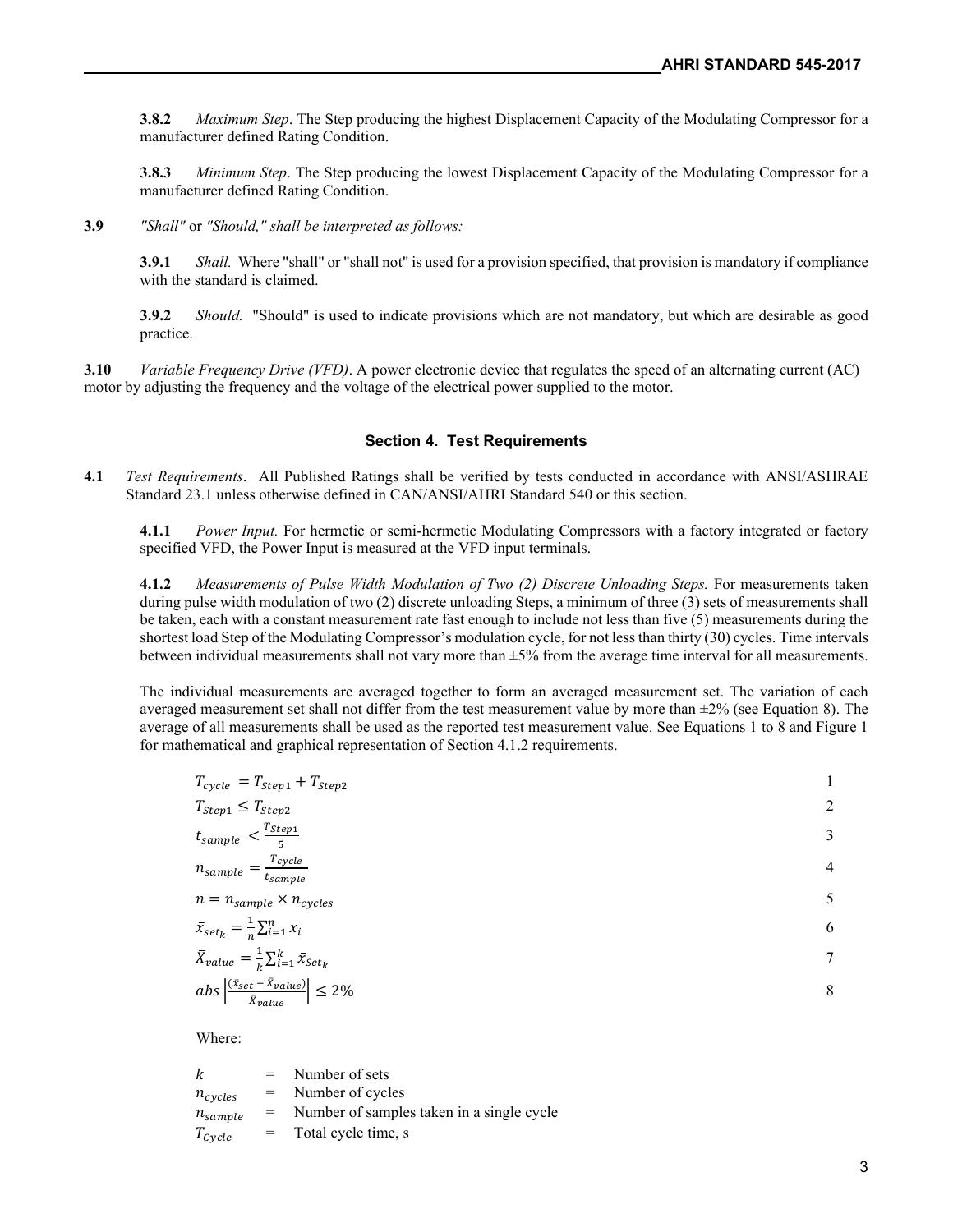

**Figure 1. Measurements of Pulse Width Modulation of Two (2) Discrete Unloading Steps**

#### **Section 5. Rating Requirements**

**5.1** *Published Ratings.* The Published Ratings of the Modulating Compressor shall consist of the following individual ratings. Each individual rating shall be comprised of a set of individual Published Ratings of the Modulating Compressor at unique Steps that follow the requirements of Section 5 of CAN/ANSI/AHRI Standard 540. The number of individual Steps to comprise each set is specified in Section 5.2.

- **5.1.1** Power Input, W, W
- **5.1.2** Refrigerant Mass Flow Rate, Ibm/h, kg/s<br>**5.1.3** Refrigerating Capacity, Btu/h, W
- **5.1.3** Refrigerating Capacity, Btu/h, W

#### **5.2** *Number of Published Ratings Requirements*

#### **5.2.1** *Discrete Modulating Compressor*

Published Ratings of Discrete Modulating Compressors shall be provided at every discrete Step to comprise each set of individual ratings. All of the discrete Steps of the Modulating Compressor shall be included in the Published Ratings of the Modulating Compressor unless the number of Steps can be satisfied by the requirements in the continuous modulation section (Section 5.2.2).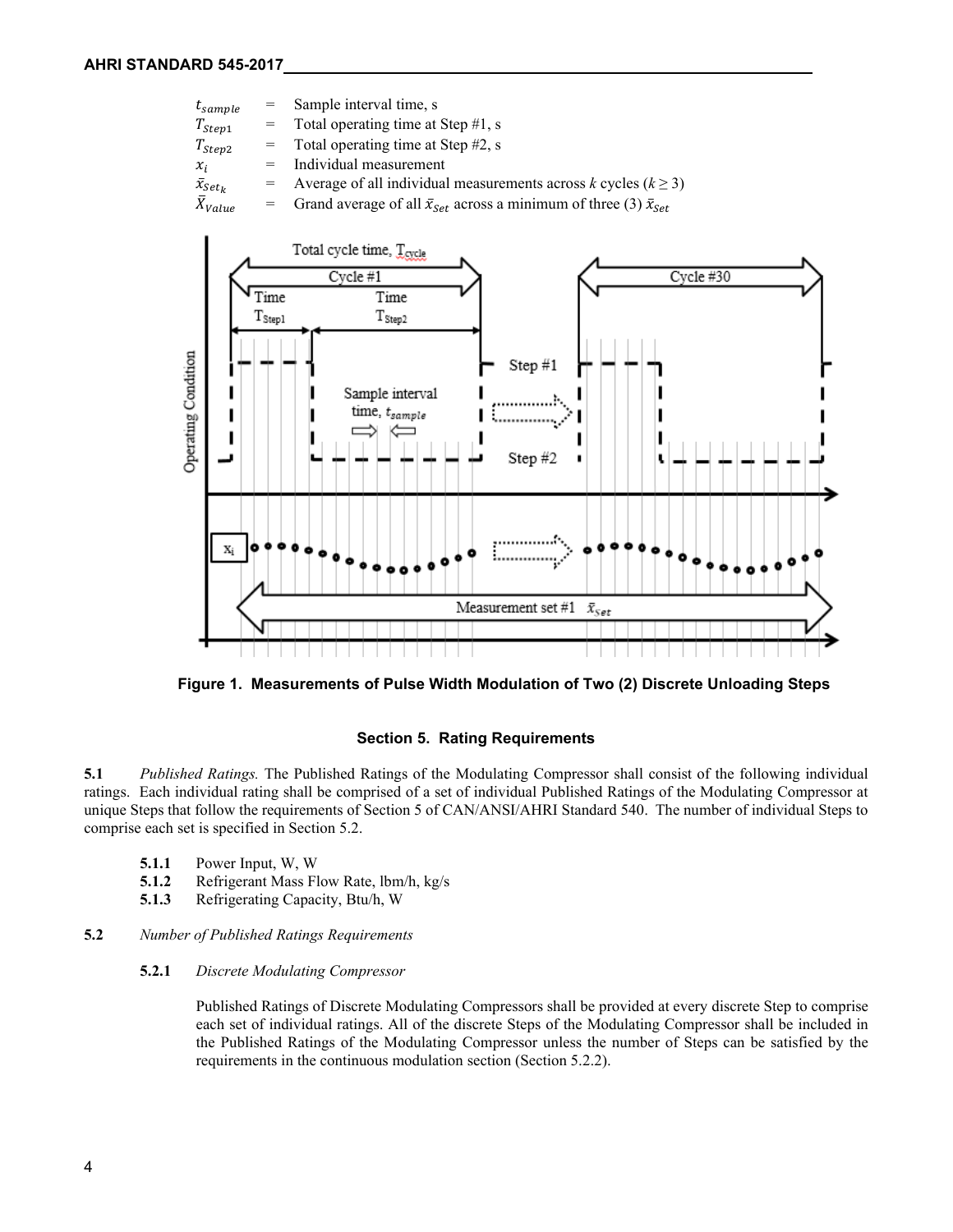#### **5.2.2** *Continuous Modulating Compressor*

Published Ratings of Continuous Modulating Compressors shall be provided per the following requirements to comprise each set of individual ratings.

- **5.2.2.1** A Published Rating of the Modulating Compressor at the Maximum Step.
- **5.2.2.2** A Published Rating of the Modulating Compressor at the Minimum Step.
- **5.2.2.3** If the Minimum Capacity is greater than or equal to 40% of the Maximum Capacity, at least one Published Rating of the Modulating Compressor at an evenly spaced Step (or Steps) between the Maximum and Minimum Capacity for a manufacturer defined Rating Condition.
- **5.2.2.4** If the Minimum Capacity is less than 40% of the Maximum Capacity, at least two Published Ratings of the Modulating Compressor at evenly spaced Steps between the Maximum and Minimum Capacity for a manufacturer defined Rating Condition.
- **5.2.2.5** Each Step shall be evenly spaced between the Maximum and Minimum Capacity within  $+/-5\%$ for a manufacturer defined Rating Condition*.*

**5.3** *Uncertainties of Published Ratings.* Uncertainties shall follow the requirements of CAN/ANSI/AHRI Standard 540, Sections 5.4 to 5.7 with the following modification to Table 3 of CAN/ANSI/AHRI Standard 540 as shown in Table 1 below.

| Table 1. Rating Uncertainty Limits for the Verification of Published Ratings |                                                       |                                                        |                                                       |  |
|------------------------------------------------------------------------------|-------------------------------------------------------|--------------------------------------------------------|-------------------------------------------------------|--|
| Published Rating                                                             | Region 1                                              | Region 2                                               | Region 3                                              |  |
| Refrigerant Mass Flow<br>Rate, lbm/hr, kg/s                                  | Minimum of                                            | Minimum of                                             | Minimum of                                            |  |
| Refrigerating Capacity,<br>Btu/h, W                                          | $-0.0625 \cdot %$ Capacity<br>$+16.25%$               | $-0.0625 \cdot \%$ Capacity<br>$+13.75%$               | $-0.0625 \cdot %$ Capacity<br>$+11.25%$               |  |
| Maximum Power Input,<br>W. W                                                 | Maximum of<br>$-0.0625 \cdot %$ Capacity<br>$+16.25%$ | Maximum of<br>$-0.0625 \cdot \%$ Capacity<br>$+13.75%$ | Maximum of<br>$-0.0625 \cdot %$ Capacity<br>$+11.25%$ |  |

Figure 2 is a graphical representation of the related uncertainty equation for Refrigerant Mass Flow Rate, Refrigerating Capacity and maximum Power Input as noted in Table 1.



**Figure 2. Rating Uncertainty Limits for the Verification of Published Ratings**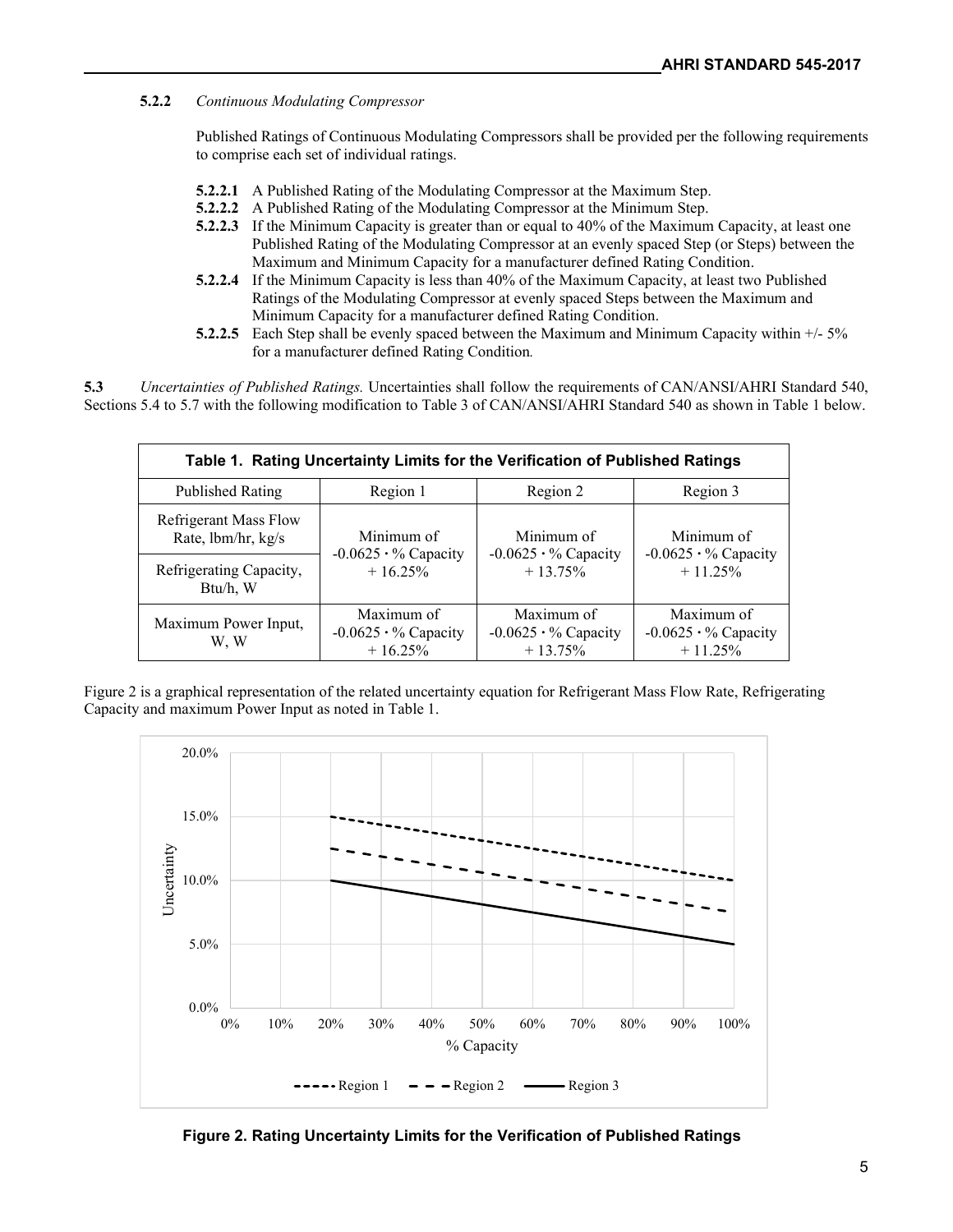#### **Section 6. Minimum Data Requirements for Published Ratings**

**6.1** *Minimum Data Requirements for Published Ratings.* The manufacturer is solely responsible for the determination of values to be used in published product information. As a minimum, Published Ratings shall include:

**6.1.1** The performance data per Step required by Section 6.1 of CAN/ANSI/AHRI Standard 540.

**6.1.2** The performance data per Step required by Section 6.2 of CAN/ANSI/AHRI Standard 540 if tabular data is published.

**6.1.3** VFD part number if VFD power is included in ratings and not shipped with the Modulating Compressor.<br>**6.1.4** Step for the level of modulation achieved as described in Section 5.2

**6.1.4** Step for the level of modulation achieved as described in Section 5.2 6.1.5 Step Method (how the compressor is modulated)

Step Method (how the compressor is modulated)

**6.1.6** If Published Ratings include the power of the VFD and are established with additional cooling means, or an ambient temperature other than defined in Section 4, the details of the cooling fluid, fluid flow rate and entering fluid temperature cooling the drive shall be stated by the manufacturer.

**6.1.7** Additional data as required by Section 4.

**6.2** *Superheat Corrections.*Refer to CAN/ANSI/AHRI Standard 540, Appendix D for suggested superheat correction methodology.

**6.3** *Claims to Ratings.* All claims to ratings within the scope of this standard shall include the statement "Rated in accordance with AHRI Standard 545". All claims to ratings outside the scope of this standard shall include the statement "Outside the scope of AHRI Standard 545". Wherever ratings are published or printed, they shall include a statement of the conditions at which the ratings apply.

#### **Section 7. Operating Requirements**

**7.1** *Loading Requirements*. The Modulating Compressor shall be capable of operating continuously at all operating points in the published operating envelope for a minimum period of two hours at the minimum and maximum utilization voltage as described in ANSI/AHRI Standard 110, Table 1.

#### **Section 8. Marking and Nameplate Data**

**8.1** *Modulating Compressor Nameplate Marking*. As a minimum, each Modulating Compressor shall have a nameplate, affixed on which the following information shall be marked:

- **8.1.1** Modulating Compressor manufacturer's name and/or symbol
- **8.1.2** Modulating Compressor model number
- **8.1.3** Electrical Information
	- **8.1.3.1** Input voltage, V
	- **8.1.3.2** Phase
	- **8.1.3.3** Frequency, Hz

Nameplate voltages for 60 Hertz systems shall include one or more of the utilization voltages specified in Table 1 of ANSI/AHRI Standard 110. Nameplate voltages for 50 Hertz systems shall include one or more of the equipment nameplate voltages specified in Table 1 of IEC Standard 60038.

#### **Section 9. Conformance Conditions**

**9.1** *Conformance*. While conformance with this standard is voluntary, conformance shall not be claimed or implied for products or equipment within the standard's Purpose (Section 1) and Scope (Section 2) unless such product claims meet all of the requirements of the standard and all of the testing and rating requirements are measured and reported in complete compliance with the standard. Any product that has not met all the requirements of the standard shall not reference, state, or acknowledge the standard in any written, oral, or electronic communication.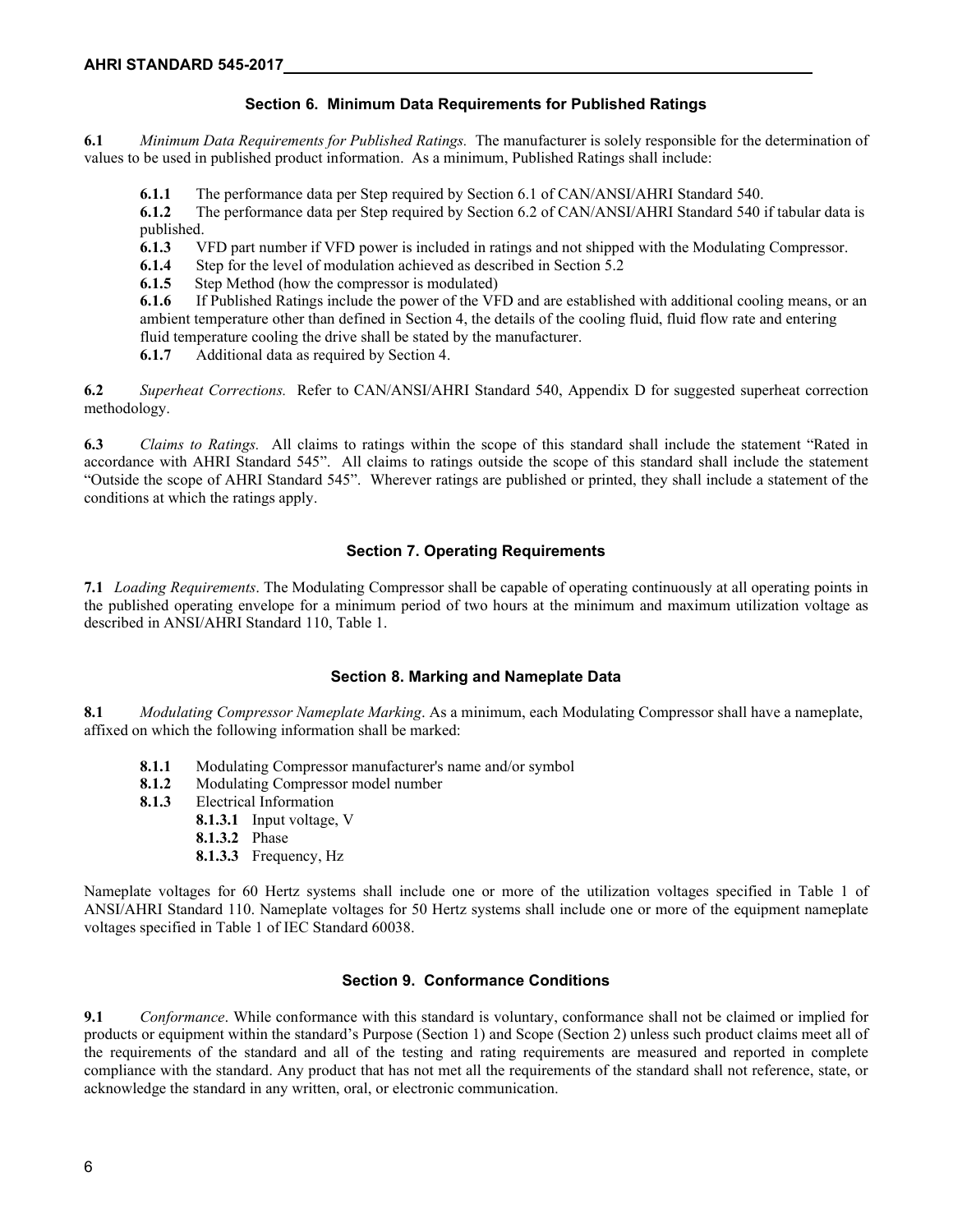### **APPENDIX A. REFERENCES - NORMATIVE**

**A1** Listed here are all standards, handbooks, and other publications essential to the formation and implementation of the standard. All references in this appendix are considered as part of the standard.

**A1.1** ANSI/AHRI Standard 110-2016, *Air-Conditioning, Heating, and Refrigerating Equipment Nameplate Voltages,* 2016, Air-Conditioning, Heating, and Refrigeration Institute, 2111 Wilson Boulevard, Suite 500, Arlington, VA 22201, U.S.A.

**A1.2** ANSI/AHRI Standard 510-2006, *Performance Rating of Positive Displacement Ammonia Compressors and Compressor Units*, 2006, Air- Conditioning, Heating, and Refrigeration Institute, 2111 Wilson Boulevard, Suite 500, Arlington, VA 22201, U.S.A.

**A1.5** CAN/ANSI/AHRI Standard 540-2015, *Performance Rating of Positive Displacement Refrigerant Compressors and Compressor Units*, 2015, Air-Conditioning, Heating, and Refrigeration Institute, 2111 Wilson Boulevard, Suite 500, Arlington, VA 22201, U.S.A.

**A1.2** ANSI/AHRI Standard 570 (I-P)-2012, *Performance Rating of Positive Displacement Carbon Dioxide Refrigerant Compressors and Compressor Units*, 2012, Air- Conditioning, Heating, and Refrigeration Institute, 2111 Wilson Boulevard, Suite 500, Arlington, VA 22201, U.S.A.

**A1.3** ANSI/AHRI Standard 571 (SI)-2012, *Performance Rating of Positive Displacement Carbon Dioxide Refrigerant Compressors and Compressor Units*, 2012, Air- Conditioning, Heating, and Refrigeration Institute, 2111 Wilson Boulevard, Suite 500, Arlington, VA 22201, U.S.A.

**A1.4** ANSI/ASHRAE Standard 23.1-2010, *Methods of Testing for Rating the Performance of Positive Displacement Refrigerant Compressors and Condensing Units That Operate at Subcritical Temperatures*, 2010, American Society of Heating, Refrigerating and Air-Conditioning Engineers, Inc., 1791 Tullie Circle N.E., Atlanta, GA 30329, U.S.A.

**A1.6** ASHRAE *Terminology,* https://www.ashrae.org/resources--publications/free-resources/ashrae-terminology, 2015, American Society of Heating, Refrigerating and Air-Conditioning Engineers, Inc., 1791 Tullie Circle, N.E., Atlanta, GA 30329, U.S.A

**A1.7** IEC 60338:2009, *IEC Standard Voltages,* International Electrotechnical Commission, 3, rue de Varembe, P.O. Box 131, 1211 Geneva 20, Switzerland.

### **APPENDIX B. REFERENCES – INFORMATIVE**

**B1** Listed here are all standards, handbooks, and other publications not essential to the formation and implementation of the standard and intended for referenced only.

**B1.1** ISO 3951:2013, *Sampling procedures for inspection by variables,* International Organization for Standardization, Case Postale 56, CH-1211, Geneva 21 Switzerland.

**B1.2** ISO 3534 Parts 1-4:2006, *Statistics — Vocabulary and symbols,* International Organization for Standardization, Case Postale 56, CH-1211, Geneva 21 Switzerland.

**B1.3** ISO 7574:1985, *Statistical methods for determining and verifying stated noise emission values of machinery and equipment,* International Organization for Standardization, Case Postale 56, CH-1211, Geneva 21 Switzerland.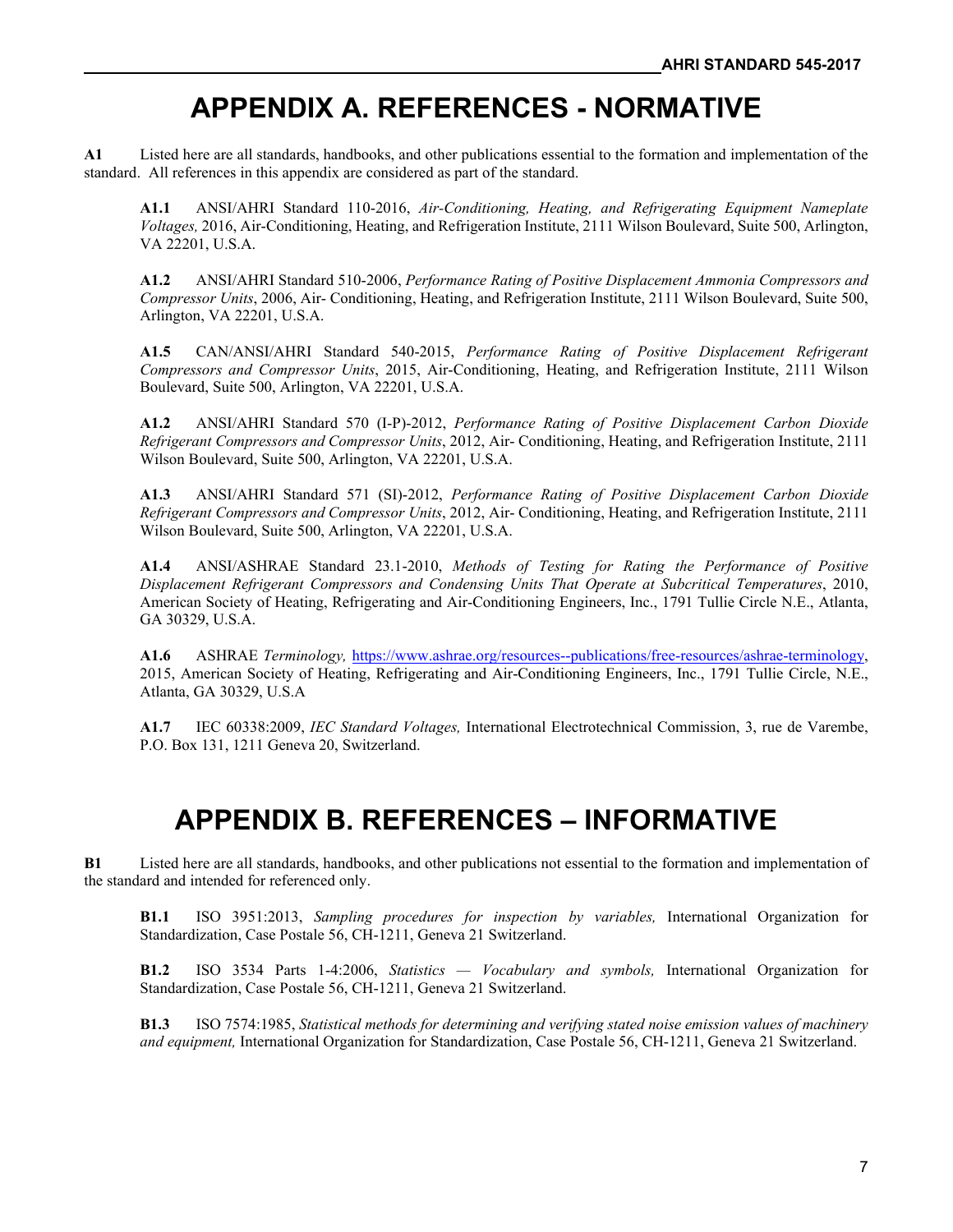## **APPENDIX C. VERIFICATION OF PUBLISHED RATINGS FOR BATCHES OF COMPRESSORS – INFORMATIVE**

**C1** *General Discussion*. To characterize the performance of a Batch of Compressors, it is necessary to provide an estimate of the average performance for the Batch of Compressors and to also provide information on the uncertainty that can be expected. The uncertainty is the result of a number of factors that include manufacturing/product tolerances, testing procedures, instrument accuracies, random variation during testing in a given lab and random variation between different testing locations. In this standard, additional uncertainty is introduced when using a regression model to represent the performance over the entire operating envelop using a curve fit of a limited set of data.

The total uncertainty is generally assumed to follow a normal distribution and can therefore be described in terms of a total standard deviation or the percentage of the Batch of Compressors that falls within a specified uncertainty limit. Historically, this standard has not addressed the verification for a Batch of Compressors explicitly as it has not provided specific expectations or guidance regarding the interpretation of the Published Ratings relative to the average value for the Batch of Compressors and the total standard deviation for the Batch of Compressors. Very accurate estimates of the average values and standard deviations for a Batch of Compressors over an operating envelop can be difficult, time consuming, and expensive to obtain and so the verification process should represent a reasonable balance between the accuracy of the Published Ratings and the cost to develop them. The purpose of this appendix is to provide additional information and a proposed method to verify Published Ratings for a Batch of Compressors.

**C2** *Verification Requirements*. The Published Ratings provide an estimate of the average value for the Batch of Compressors. The uncertainty is represented by a normal distribution and expressed in terms of a total standard deviation and is quantified by specifying the portion of the Batch of Compressors which is expected to be within the uncertainty limit. To verify the Published Ratings, verification test results should meet the acceptability requirements shown in Sections C5 and C6. This standard uses the verification process described in ISO 7574 which is based on information from ISO 3951 and ISO 3534. There are two cases to be considered when verifying Published Ratings for a Batch of Compressors. In the first case, the product design is complex and/or product production volume is small so testing of multiple samples may not be practicable. For this case, published data will be verified using a single sample. In the second case, the product design is reasonably simple and production volumes are reasonably large so that the testing of multiple samples is practicable. For this case, published ratings will be verified using a sample size of three.

**C3** *Rating Uncertainties*. For verification purposes, it is necessary to specify both an uncertainty limit and the size of the portion that can be expected to fall within the limit. The uncertainty limits are given in Table C1 and for this standard it is assumed that 95% of the Batch of Compressors will fall within these limits. Given the uncertainty limit, the size of the portion of the Batch of Compressors within the limit, and the distribution, it is possible to calculate the corresponding total standard deviation which is given in Table C2. The total standard deviation includes all of the uncertainties listed above. The actual product performance may or may not match the assumption used in the verification process. To the extent that a manufacturer's product performs at a level equal to or better than the assumptions made in the standard then the risk to the manufacturer and consumer will be equal to or less than the risks defined in the standard. To the extent that the product performs at a level worse than the assumptions made in this standard, then the risks will be higher. The actual level of performance required by a particular customer for a particular application is the responsibility of the manufacturer and customer. This allows the manufacturer and customer to properly balance the cost and effort to develop the published information with the actual requirements for a given application.

| Table C1. Rating Uncertainty Limits for the Verification of Published Ratings of a<br><b>Batch of Compressors</b> |          |          |          |  |
|-------------------------------------------------------------------------------------------------------------------|----------|----------|----------|--|
| Published Rating                                                                                                  | Region 1 | Region 2 | Region 3 |  |
| Minimum Refrigerant Mass<br>Flow Rate, lbm/h, kg/s                                                                | 90%      | $92.5\%$ | 95%      |  |
| Minimum Refrigerating<br>Capacity, Btu/h, W                                                                       | $90\%$   | $92.5\%$ | 95%      |  |
| Maximum Power Input, W, W                                                                                         | 110%     | 107.5%   | 105%     |  |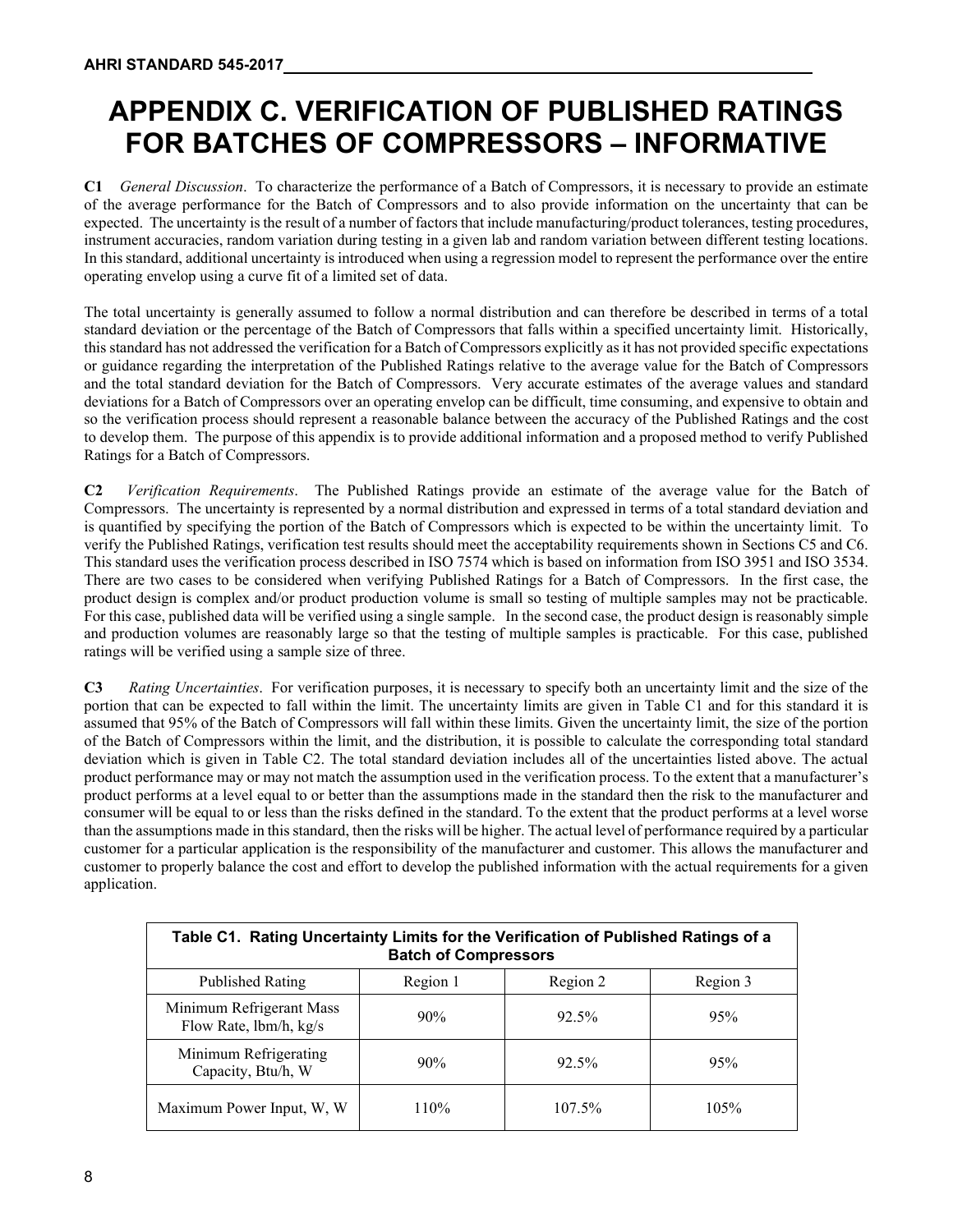| Table C2. Total Standard Deviations Associated with the Rating Uncertainty<br>Limits for the Verification of Published Ratings of a Batch of Compressors |                                 |  |  |
|----------------------------------------------------------------------------------------------------------------------------------------------------------|---------------------------------|--|--|
| Uncertainty Limit                                                                                                                                        | <b>Total Standard Deviation</b> |  |  |
| $5\%$                                                                                                                                                    | 3.0                             |  |  |
| $7.5\%$                                                                                                                                                  | 4.6                             |  |  |
| 10%                                                                                                                                                      | 61                              |  |  |

#### **C4**

*Verification Risk*. A statistically based sampling approach requires the definition of a level of risk or confidence level. The verification process is based on a 95% probability of acceptance of the verification test, if no more than 6.5% of values are outside of the appropriate uncertainty limit.

**C5** *Verification for a Batch of Compressors Using a Single Compressor*. Determine the measured performance value  $V_m$  in accordance with Section 4. If  $V_m$  is within the acceptance criteria given in Table C3, the Published Rating is verified. Note that for this case with a sample size of one, the acceptance criteria is equivalent to the uncertainty limits given in Table C1.

| Table C3. Acceptance Criteria for the Verification of Published Ratings Using a<br>Sample Size of 1 |          |          |          |  |
|-----------------------------------------------------------------------------------------------------|----------|----------|----------|--|
| Published Rating                                                                                    | Region 1 | Region 2 | Region 3 |  |
| Minimum Refrigerant Mass<br>Flow Rate, lbm/h, kg/s                                                  | 90%      | 92.5%    | 95%      |  |
| Minimum Refrigerating<br>Capacity, Btu/h, W                                                         | 90%      | 92.5%    | 95%      |  |
| Maximum Power Input, W,<br>W                                                                        | 110%     | 107.5%   | 105%     |  |

**C6** *Verification for a Batch of Compressors Using a Sample Size of 3*. A sample size of n=3 is taken at random from the Batch of Compressors. The measured performance values  $V_i$  are determined in accordance with Section 4 and the average value for the sample is calculated using Equation C1.

$$
V_{avg} = \frac{1}{n} \sum_{i=1}^{n} V_i
$$
 C1

Where:

i = Counter

 $n =$  Sample size

 $V_{\text{avg}}$  = Average performance value

 $V_i$  = Measured performance value for sample i

If  $V_{\text{avg}}$  is within the acceptance criteria for the average of three samples as given in Table C4, the Published Rating is verified. Note that for this case when the sample size is larger than one, the acceptance criteria is less than the uncertainty limit as given in Table C1. This is a reflection of the fact that you have a better estimate of the average value with the larger sample size and so for the same risk of passing the verification test, the average value for the larger sample should be closer to the Published Rating.

| Table C4. Acceptance Criteria for the Verification of Published Ratings Using a<br>Sample Size of 3 |           |          |          |
|-----------------------------------------------------------------------------------------------------|-----------|----------|----------|
| Published Rating                                                                                    | Region 1  | Region 2 | Region 3 |
| Minimum Refrigerant Mass<br>Flow Rate, lbm/hr, kg/s                                                 | 94.5%     | 95.5%    | 97.0%    |
| Minimum Refrigerating<br>Capacity, Btu/h, W                                                         | 94.5%     | 95.5%    | 97.0%    |
| Maximum Power Input, W, W                                                                           | $105.5\%$ | 104.5%   | 103.0%   |